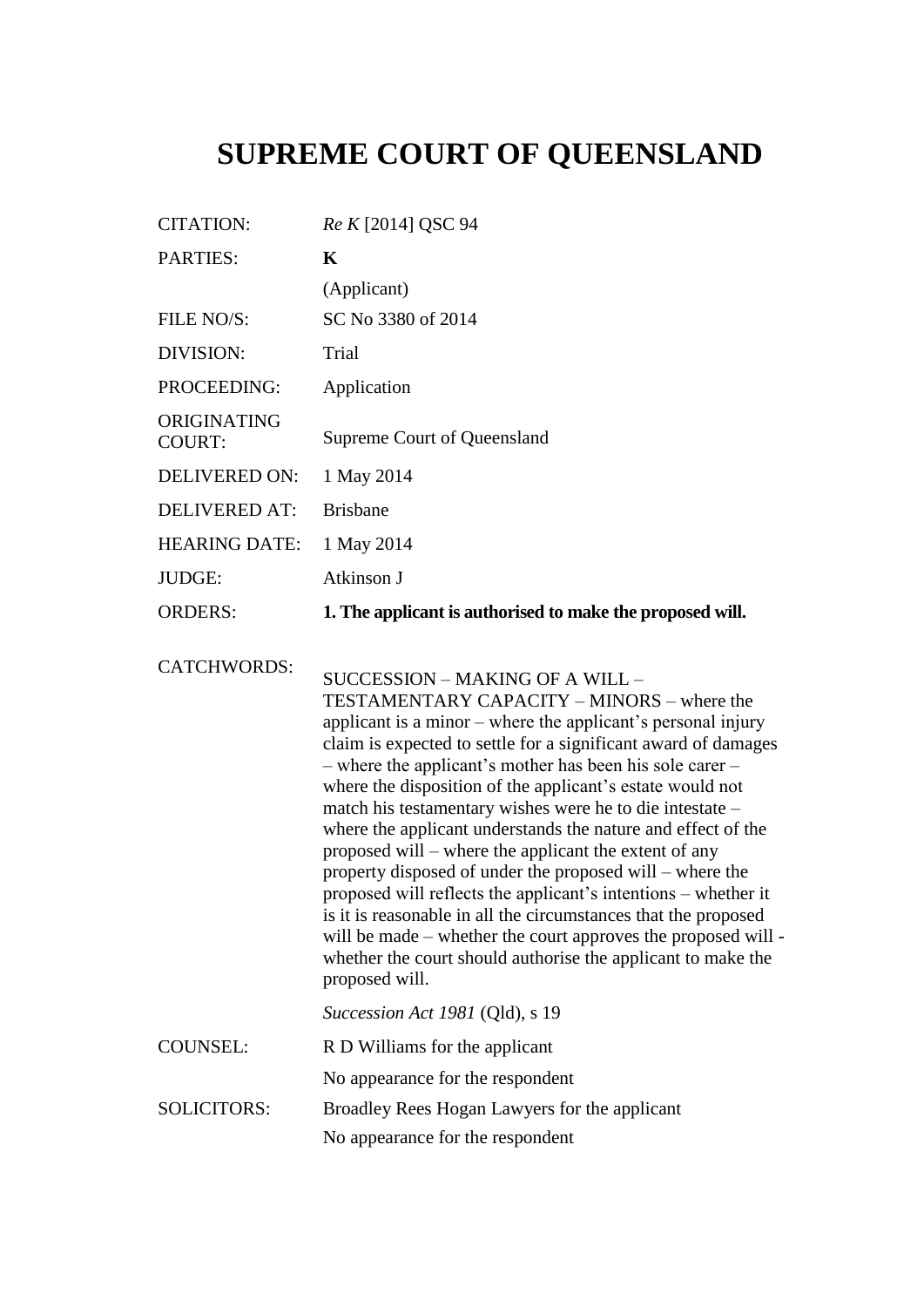HER HONOUR: An originating application has been filed for an order to be made pursuant to s19 of the *Succession Act 1981*, authorising a minor, who I will refer to in this judgment as "K", to make a will in terms that are contained in an exhibit to an affidavit sworn by him.

K is a minor, as he is 16 years old. 12 years ago, when he was only 4 years old, he suffered very serious personal injuries in a motor vehicle accident. I have a medical report before me which sets out the extent of those injuries. The applicant's litigation guardian is a solicitor who has been acting for him with regard to the litigation

10 following that personal injury. It is expected that the claim will settle before K reaches 18 years of age for a significant award of damages, given the extent of his injuries.

K has been examined by an experienced child psychiatrist, Dr John Varghese, who 15 interviewed him and his mother individually for a period of four hours. Dr Varghese is able to report that K articulated clearly that he understood what a will was and its utility and effect, and what he would like to do with the money which he will receive, in terms of his testamentary intentions, were he to die. He is, however, unable to make a will, because he is a minor.

20

I am satisfied from the material before me that, were he to die intestate, the disposition of his estate would not match his testamentary wishes. His mother has been his carer ever since he was released from hospital, having suffered these terrible injuries. He lives with her and she has been his sole carer. He has had virtually

- 25 nothing to do with his father and has no relationship with him. In the circumstances, he is of the strong view, which is entirely understandable, that it is his mother who deserves to inherit from him should he predecease her.
- K has thought about what should happen if his mother were to predecease him, and 30 his desire, quite rationally, is that his assets should be divided equally between his siblings, two step-siblings and sister, in equal amounts. If any of his siblings predecease him, then he wishes the share of that sibling to go to that sibling's children. He has also thought through what should happen to his estate should all of those people predecease him, and that is that his estate should be divided equally
- 35 between two charitable institutions which are particularly relevant to him, given the injuries that he has suffered.

I am asked, therefore, to make an order authorising K to make a will in those terms. A draft of that will is exhibited to his affidavit, and fulfils all of his rational desires to

40 benefit those close to him in the way in which I have set out. Section 19 (3) of the *Succession Act 1981* provides that the Court may only make such an order if the Court:

a) is satisfied that the minor understands the nature and effect of the proposed will, and the extent of any property disposed of under the proposed will;

45 b) is satisfied that the proposed will accurately reflects the intentions of the minor; c) is satisfied that it is reasonable in all the circumstances that the order be made; and d) has approved the proposed will.

5